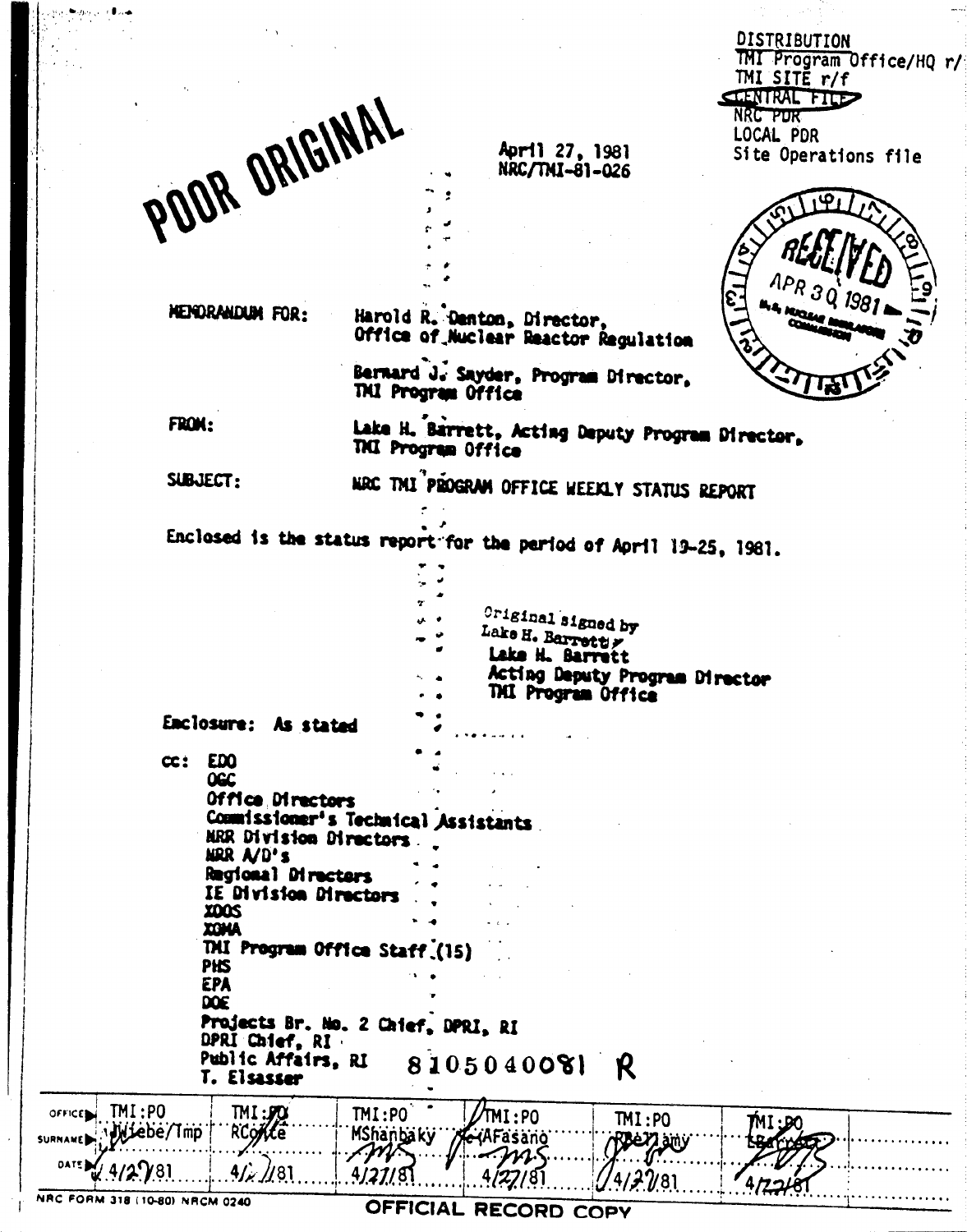## r;RC TMI PROGRAM OFFICE WEEKLY STATUS REPORT

Week of April 19-25, 1981

### Plant Status

 $\mathbf{v}_i$  ,  $\mathbf{v}_i$  ,

Core Cooling Mode: Heat transfer from the reactor coolant system (RCS) loops to reactor building ambient.

Available Core Cooling Modes: Long-term cooling "B" (once through steam generator-B); decay heat removal systems.

RCS Pressure Control Mode: Standby Pressure Control (SPC) System.

Backup Pressure Control Modes: Mini Decay Heat Removal (MOHR) System. Decay Heat Removal (DHR) System.

Major Parameters (as of 0430, April 24, 1981) (approximate values) 'Average Incore Thermocouples: 114°F Maximum Incore Thermocouple: 143°F

RCS Loop Temperatures:

| Hot Leg                 | $113$ °F               | 116°F                  |
|-------------------------|------------------------|------------------------|
| Cold Leg $(1)$<br>$(2)$ | $65^{\circ}$ F<br>66°F | $66^{\circ}$ F<br>65°F |

RCS Pressure: 99 psig

Reactor Building: Temperature: 61°F . Water level: Elevation 290.7 ft. (8.2 ft. from floor) via penetration 401 manometer Pressure: -0.35 psig Concentration:  $2.65 \times 10^{-5}$  uCi/cc (Krypton-85 (Kr-85)) (sample taken 4/20/81)

# Effluent and Environmental (Radiological) Information

1. Liquid effluents from the 1MI site released to the Susquehanna River after processing, were made within the regulatory limits and in accordance with NRC requirements and City of Lancaster Agreement dated February 27. 1980.

During the period April 17, 1981, through April 23, 1981, the effluents contained no detectable radioactivity at the discharge point although individual effluent sources which originated within Unit 2 contained minute amounts of radioactivity. Calculations indicate:that less than 1 millionth (0.000001) of a curie of Cs~137 was 'discharged. This represents less than O.OOOOlS of the permissab1e total liquid activity as specified in Technical Specifications for operational commercial reactors.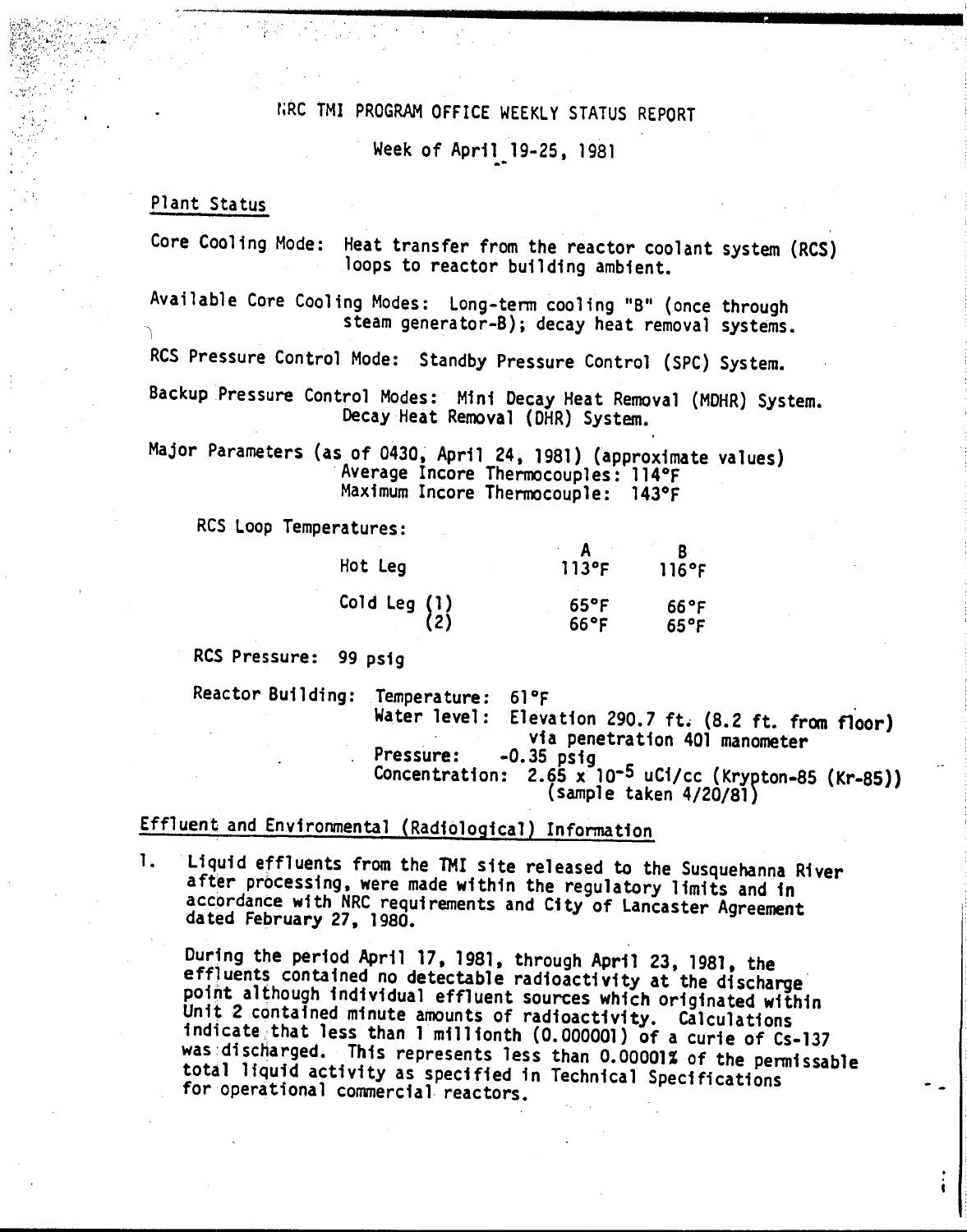- 2. Environmental Protection Agency (EPA) Environmental Data. Results from EPA monitoring of the environment around the TMI site were as follows:
	- The EPA measured Kr-85 concentrations ( $pCi/m<sup>3</sup>$ ) at several environmental monitoring stations and reported the following results:

| Location           | April 10 - April 17, 1981 |  |  |  |
|--------------------|---------------------------|--|--|--|
|                    | (pCi/m <sup>3</sup> )     |  |  |  |
| Goldsboro          | 22                        |  |  |  |
| Observation Center | 24                        |  |  |  |
| Middletown         | 31                        |  |  |  |
| Yorkhaven          | 28                        |  |  |  |

All of the above levels of Kr-85 are considered to be background levels.

- No radiation above normally occurring background levels was detected in any of the samples collected from the EPA's air and gamma rate networks during the period from April 17, 1981, through April 21, 1981.
- 3. NRC.Environmental Data. Results from NRC monitoring of the environment around the TMI site were as follows:
	- The following are the NRC air sample analytical results for the onsite continuous air sampler:

| Sample | <u>Period</u>                   | $I-131$ $Cs-137$ | $(uCi/cc)$ $(uCi/cc)$ |
|--------|---------------------------------|------------------|-----------------------|
| HP-264 | April 15, 1981 - April 22, 1981 |                  |                       |

\*Sample results are not available due to a temporary outage of EPA counting equipment. EPA reported that the counting equipment will be restored to service by April 28, 1981. NRC air monitoring results wi 11 be reported in the next status report.

- 4. Licensee Radioactive Material and Radwaste Shipments. The following shipments were made:
	- On Monday, April 20, 1981, a 40 ml Unit 2 reactor coolant sample was sent to Babcock and Wilcox (B&W), Lynchburg, Virginia.
	- On Thursday, April 23, 1981, a 250 ml Unit 1 decay heat tank B sample was mailed to Teledyne Isotopes, Westwood, New Jersey.
	- On Thursday, April 23, 1981. one 4' x 4' EPICOR-II dewatered resin liner (liner DF-ll) from Unit 2 was shipped to U.S. Ecology, Richland, Washington.

ì.

. The second contribution of  $\mathcal{E}$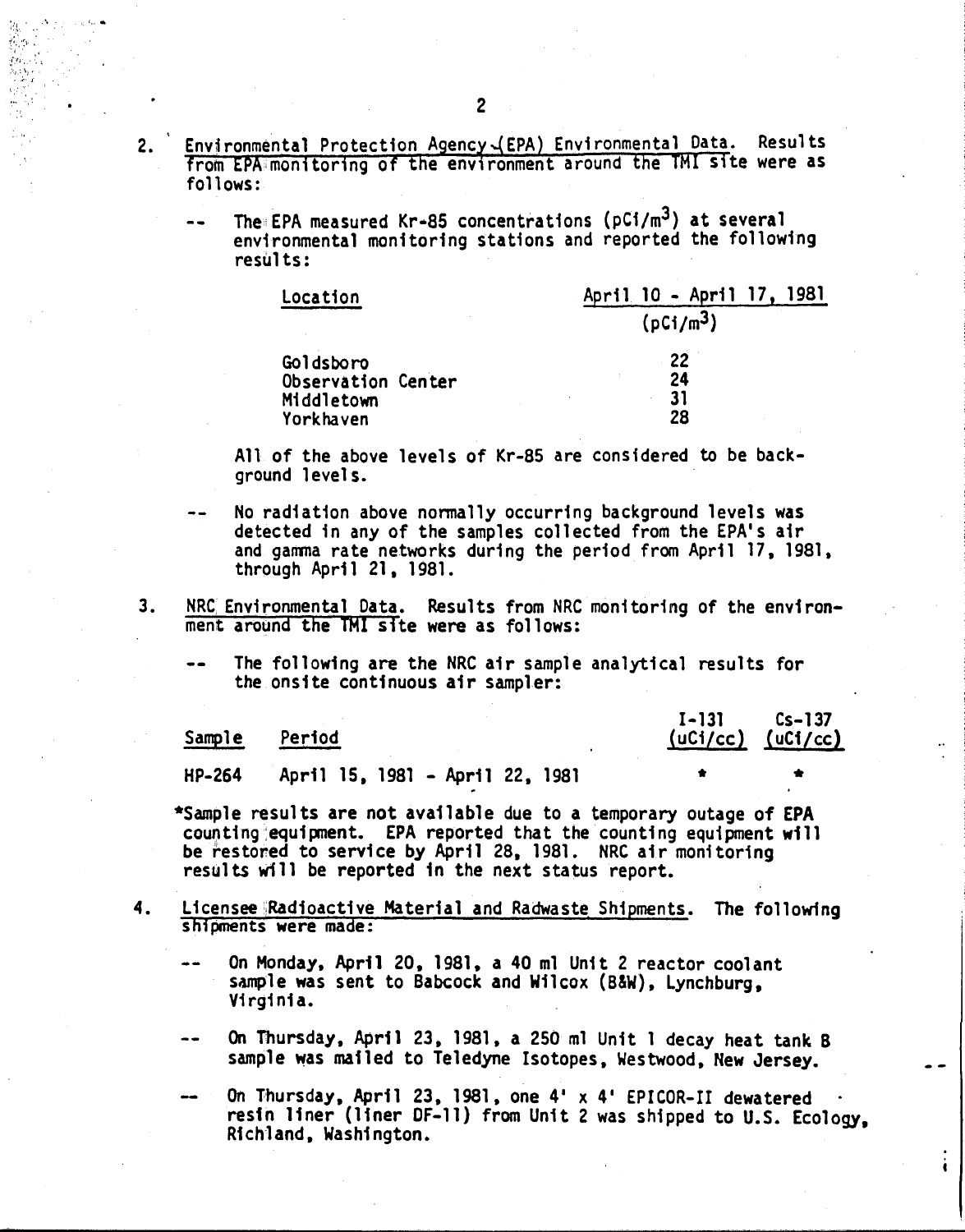### Major Events

1. Submerged Demineralizer System (SDS). Region I and TMI Program Office inspections of the SDS are continuing. Preparation of the Safety Evaluation Report (5ER) by the TMI Program Office is in progress although some necessary information has not yet been received. The licensee has submitted a revised schedule for providing the needed information.

The licensee is performing functional tests *of* the SDS components to verify that the equipment will operate as designed. The testing does not involve processing of contaminated water. The licensee has scheduled pumping 60,000 gallons of water (previously processed by EPICOR-II) into the fuel pool next week. The pool is being filled as the schedule of functional tests pennits and is expected to be completely filled by the middle *of* May.

2. Reactor Building Entry and Purge. Entry 9 into the Unit 2 reactor building (RB) is scheduled for Thursday, April 30, 1981. A surface decontamination experiment. which was originally scheduled for the entry, was cancelled after pre-entry practice sessions indicated more time was needed for preparation for the experiment. The decontamination experiment has been rescheduled for entry 10, on May 14, 1981. During entry 9, a RB penetration will be modified with hose inlets in preparation for the decontamination experiment. A floating sump pump is also scheduled to be installed during entry 9.

The RB purge system will be activated one day prior to the entry to reduce airborne activity in the RB to below the maximum permissible concentration (MPC). RB air samples indicate that 2.65 x  $10^{-5}$  uCi/ml of Kr-85 are dispersed in the RB air. Kr-85 MPC for restricted areas is  $1 \times 10^{-5}$  uCi/ml.

3. EPICOR-II Resin Liner Shipment. The first EPICOR-II resin liner left the TMI site at 8:45 p.m., April 23, 1981. The EPICOR-II resin liner 1s destined for Hanford, Washington, for burial. The EPICOR-II. System was used to process the 500,000 gallons (approximate) of contaminated water in the auxiliary building as a result of the March 28, 1979, accident. The system utilized a resin bed (ion exchange) process with the resin contained in  $4'$  x  $4'$  and  $6'$  x  $6'$ cylindrical liners.

This is the first of 22 liners containing low levels of radioactivity that were approved by the Commission in March 1981, for shipment and low level waste disposal. The licensee plans to ship the remaining 21 liners to the burial site within the next 2-3 months.

The licensee provided a vehicle and personnel to escort the shipment to the burial site for the complete trip. The NRC 1MI Program Office personnel inspected the licensee's onsite shipping activities and escorted the shipment to I-83.

÷